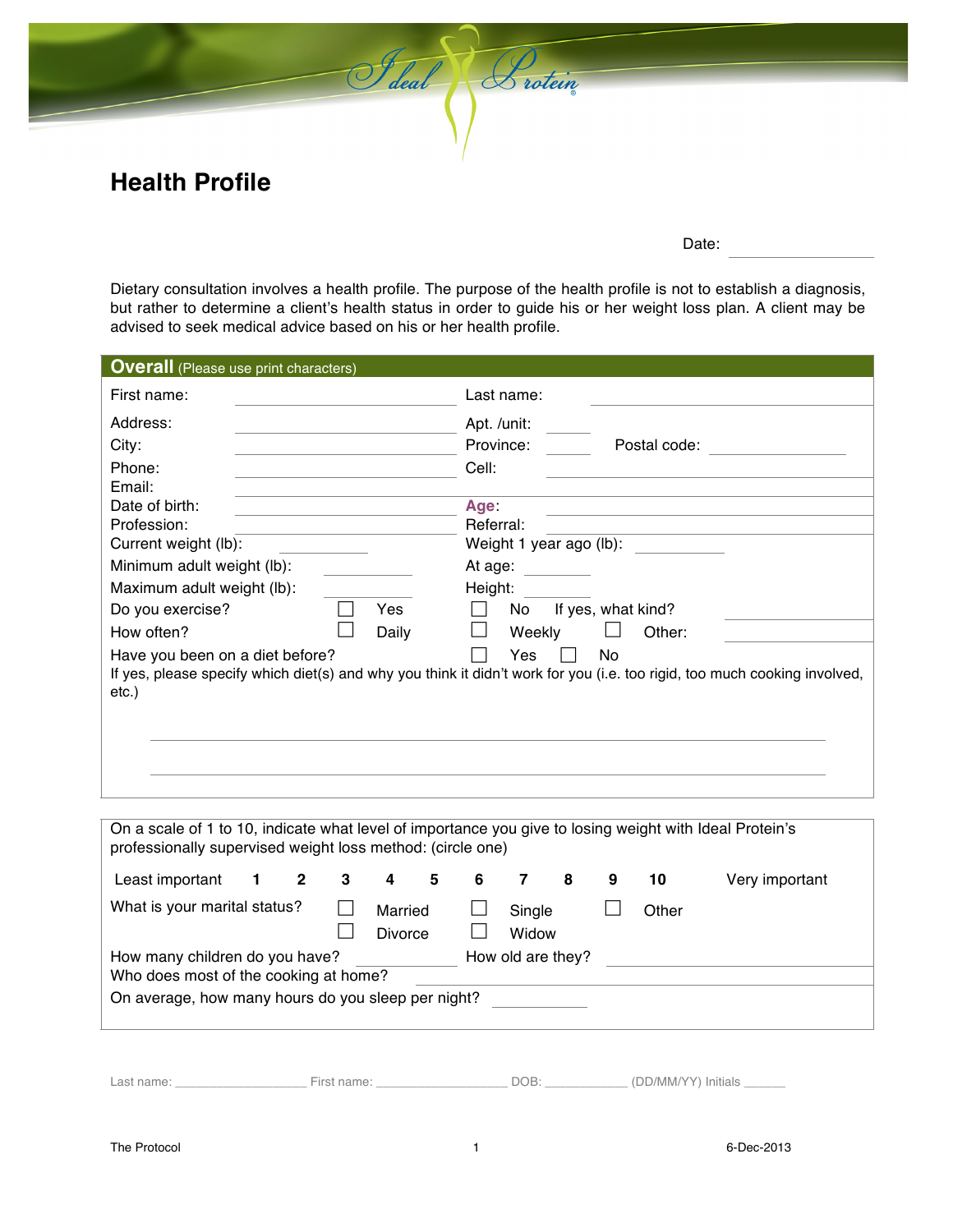|                                                                                                                                                                                                                                                 |            | Please list any physicians you see and their specialty (refer to medical information for list of disorders): |         |
|-------------------------------------------------------------------------------------------------------------------------------------------------------------------------------------------------------------------------------------------------|------------|--------------------------------------------------------------------------------------------------------------|---------|
| Dr.                                                                                                                                                                                                                                             | Specialty: | Patient since:                                                                                               | (MM/YY) |
| Dr.                                                                                                                                                                                                                                             | Specialty: | Patient since:                                                                                               | (MM/YY) |
| Dr.                                                                                                                                                                                                                                             | Specialty: | Patient since:                                                                                               | (MM/YY) |
| Dr.                                                                                                                                                                                                                                             | Specialty: | Patient since:                                                                                               | (MM/YY) |
| Dr.                                                                                                                                                                                                                                             | Specialty: | Patient since:                                                                                               | (MM/YY) |
| Dr.                                                                                                                                                                                                                                             | Specialty: | Patient since:                                                                                               | (MM/YY) |
| <b>Diabetes</b>                                                                                                                                                                                                                                 |            |                                                                                                              |         |
| Do you have diabetes?                                                                                                                                                                                                                           | Yes        | No<br>If not, please skip to next section.                                                                   |         |
| Which type?                                                                                                                                                                                                                                     |            | Type I - Insulin-dependent (insulin injections only)                                                         |         |
|                                                                                                                                                                                                                                                 |            | Type II - Non-insulin-dependent (diabetic pills)<br>Type II - Insulin-dependent (diabetic pills and insulin) |         |
| Is your blood sugar level monitored?                                                                                                                                                                                                            |            |                                                                                                              |         |
|                                                                                                                                                                                                                                                 |            |                                                                                                              |         |
|                                                                                                                                                                                                                                                 | Yes        | If so, how often?<br>No<br>$\mathsf{L}$                                                                      |         |
| If so, by whom?                                                                                                                                                                                                                                 | Myself     | Physician<br>Other - please specify:                                                                         |         |
|                                                                                                                                                                                                                                                 | Yes        | No                                                                                                           |         |
|                                                                                                                                                                                                                                                 |            |                                                                                                              |         |
|                                                                                                                                                                                                                                                 |            |                                                                                                              |         |
|                                                                                                                                                                                                                                                 |            |                                                                                                              |         |
| Do you tend to be hypoglycemic?<br>NOTE: If you are currently on a Sodium-Glucose Co-Transporter inhibitor (SGLT-2), do not start the weight<br>loss method.<br><b>Cardiovascular Function</b><br>Have you had any of the following conditions? |            |                                                                                                              |         |
| Arrhythmia (NPA - if not on Rx medication)                                                                                                                                                                                                      |            | Hyperkalemia (High potassium) (NPA)                                                                          |         |
| <b>Blood Clot (NPA)</b>                                                                                                                                                                                                                         |            | Hypokalemia (Low potassium) (NPA)                                                                            |         |
| Coronary Artery Disease (NPA)                                                                                                                                                                                                                   |            | Hypertension (High blood pressure) (NPA)                                                                     |         |
| Heart attack (NPC)<br>Heart Valve Problem (NPA)                                                                                                                                                                                                 |            | <b>Pulmonary Embolism (NPA)</b>                                                                              |         |
| Heart Valve Replacement (porcine/                                                                                                                                                                                                               |            | Stroke or Transient Ischemic Attack (NPA)                                                                    |         |
| mechanical) (NPA)                                                                                                                                                                                                                               |            | Congestive Heart Failure (NPC)                                                                               |         |
| Hyperlipidemia (High cholesterol/triglycerides)                                                                                                                                                                                                 |            | Please select one (if applicable):                                                                           |         |
|                                                                                                                                                                                                                                                 |            | <b>History of Congestive Heart Failure</b><br><b>Current Congestive Heart Failure (NPC)</b>                  |         |
|                                                                                                                                                                                                                                                 |            | No<br>Yes                                                                                                    |         |
| Have you ever had any type of heart surgery?<br>If so, which type?                                                                                                                                                                              |            |                                                                                                              |         |

S deal Protein

| Last name: | nomo:<br>irst<br>танк<br>. | )OB | ו (MM/YY/)<br>Initials |
|------------|----------------------------|-----|------------------------|
|            |                            |     |                        |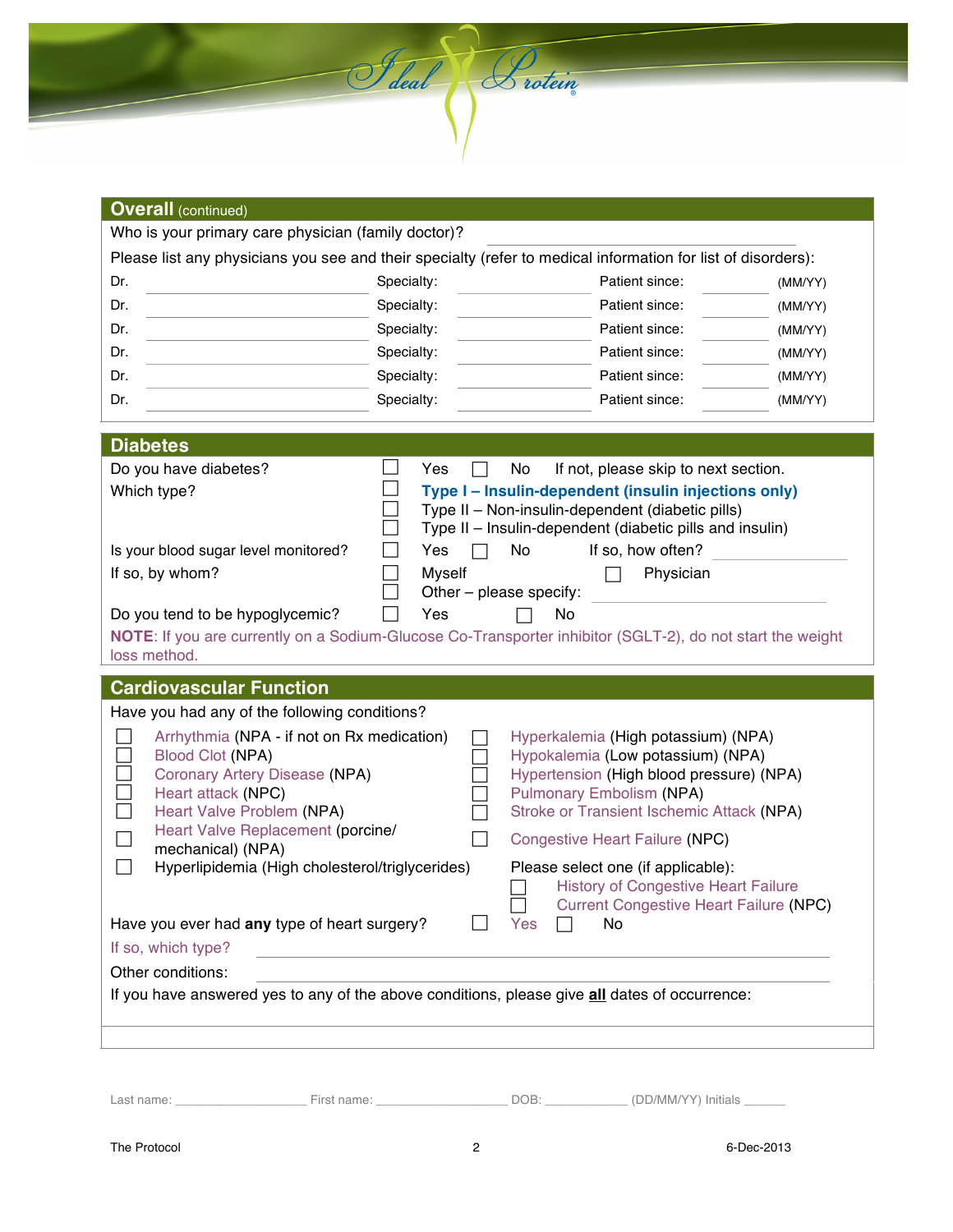| <b>Kidney Function</b><br>Have you had any of the following conditions:                         |     |       |                    |
|-------------------------------------------------------------------------------------------------|-----|-------|--------------------|
| Kidney Disease (NPA)<br>Kidney Transplant (NPA)                                                 |     | Date: |                    |
| <b>Kidney Stones</b>                                                                            |     | Date: |                    |
| Do you have Gout?<br>If so, what medication has been prescribed?                                | Yes | No.   | If so, since when? |
| If no, have you ever had Gout?                                                                  | Yes | No.   | If so, since when? |
| If yes to any of these events, please give dates of events. For multiple events please specify: |     |       |                    |

| <b>Liver Function</b>                   |      |    |       |  |
|-----------------------------------------|------|----|-------|--|
| Have you ever had any liver conditions? | Yes. | No | Date: |  |
| If yes, please list:                    |      |    |       |  |
|                                         |      |    |       |  |

| <b>Colon Function</b>                                                                           |                           |
|-------------------------------------------------------------------------------------------------|---------------------------|
| Do you have any of the following conditions:                                                    |                           |
| Constipation                                                                                    | <b>Diverticulitis</b>     |
| Crohn's Disease                                                                                 | Irritable Bowel Syndrome  |
| Diarrhea                                                                                        | <b>Ulcerative Colitis</b> |
| If yes to any of these events, please give dates of events. For multiple events please specify: |                           |
|                                                                                                 |                           |
|                                                                                                 |                           |

| <b>Digestive Function</b>                    |                                    |
|----------------------------------------------|------------------------------------|
| Do you have any of the following conditions: |                                    |
| <b>Acid Reflux</b>                           | Gluten intolerance                 |
| Celiac Disease                               | Heartburn                          |
| <b>Gastric Ulcer (NPA)</b>                   | History of Bariatric Surgery (NPA) |
| If so, what type of bariatric surgery?       |                                    |
|                                              |                                    |

| DΒ<br>--<br>∟ast name:<br>First<br>n<br>$\mathcal{Y}$<br><u>idilil</u><br>$\tilde{\phantom{a}}$ | Initials<br>$\Delta$<br>-/MM/ |
|-------------------------------------------------------------------------------------------------|-------------------------------|
|-------------------------------------------------------------------------------------------------|-------------------------------|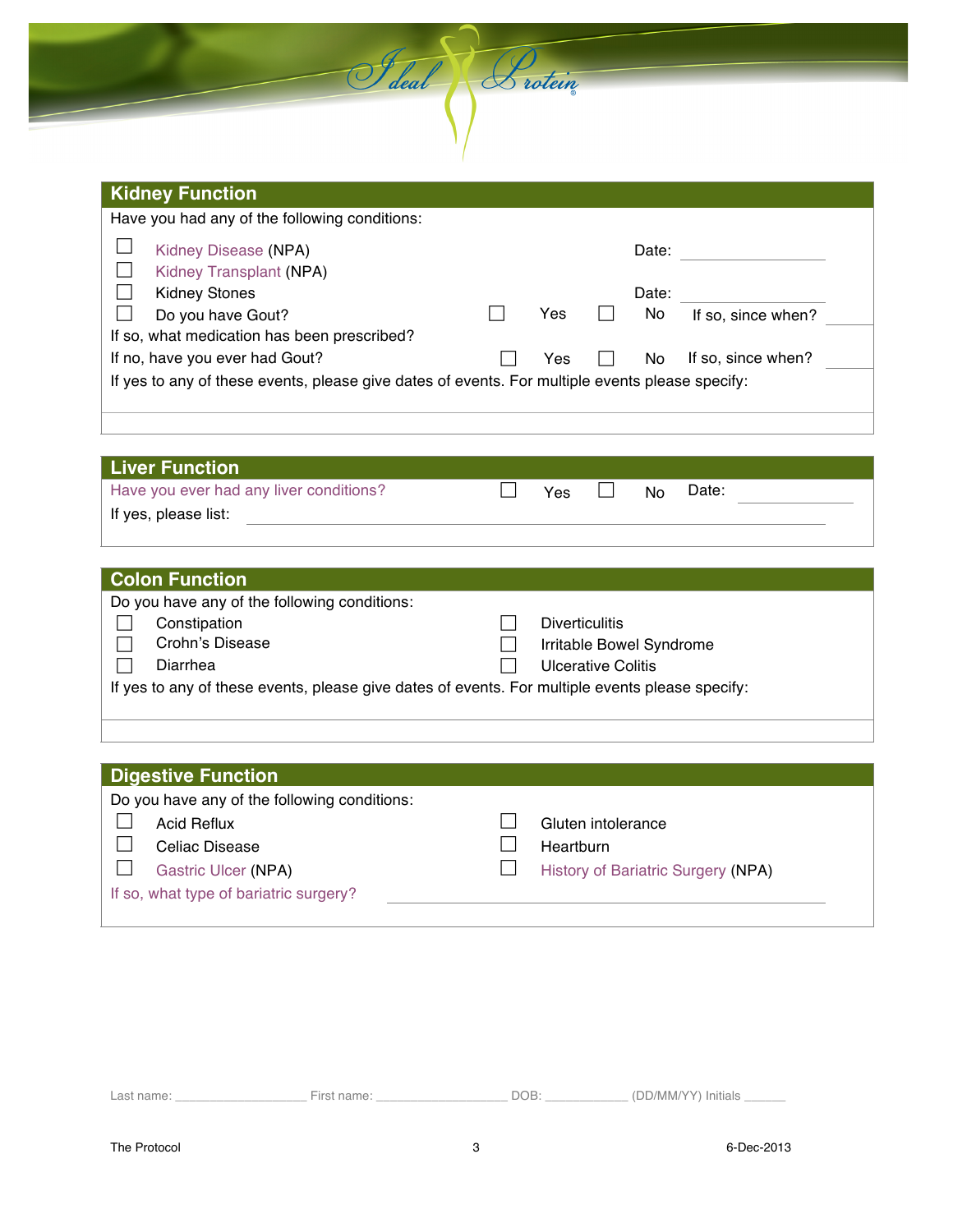| Do you currently have any of the following conditions:<br>$\Box$<br>Amenorrhea<br><b>Fibrocystic Breasts</b><br>$\vert \ \ \vert$<br>Heavy periods<br>$\overline{\phantom{0}}$<br>Hysterectomy |        | Irregular periods<br>Menopause<br>Painful periods<br>Uterine Fibroma |
|------------------------------------------------------------------------------------------------------------------------------------------------------------------------------------------------|--------|----------------------------------------------------------------------|
| <b>Ovarian/Breast Function (continued)</b>                                                                                                                                                     |        |                                                                      |
| Date of last menstrual cycle:<br>Are you on oral contraceptive pills?<br>Are you pregnant?<br>Are you breastfeeding?                                                                           |        | Yes<br>No<br><b>No</b><br>Yes<br>No<br>Yes                           |
| <b>Endocrine Function</b>                                                                                                                                                                      |        |                                                                      |
| Do you have thyroid problems?                                                                                                                                                                  | ΙI     | Yes<br>No                                                            |
| If so, please specify:                                                                                                                                                                         |        |                                                                      |
| Do you have parathyroid problems?                                                                                                                                                              |        | Yes<br>No                                                            |
| If so, please specify:                                                                                                                                                                         |        |                                                                      |
| Do you have adrenal gland problems?                                                                                                                                                            | $\Box$ | No<br>Yes                                                            |
| If so, please specify:                                                                                                                                                                         |        |                                                                      |
| Have you been told you have Metabolic Syndrome?                                                                                                                                                |        | <b>No</b><br>Yes                                                     |
| <b>Neurological/Emotional Function</b>                                                                                                                                                         |        |                                                                      |
| Do you have any of the following conditions:                                                                                                                                                   |        |                                                                      |
| Alzheimer's disease<br>$\blacksquare$                                                                                                                                                          |        | Depression                                                           |
| Anorexia (History of)                                                                                                                                                                          |        | Epilepsy (NPA)                                                       |
| Anxiety<br>$\Box$                                                                                                                                                                              |        | <b>Panic Attacks</b>                                                 |
| $\vert \ \ \vert$<br><b>Bipolar Disorder</b>                                                                                                                                                   |        | Parkinson's disease                                                  |
| Bulimia (History of)                                                                                                                                                                           |        | Schizophrenia                                                        |

Seleal Protein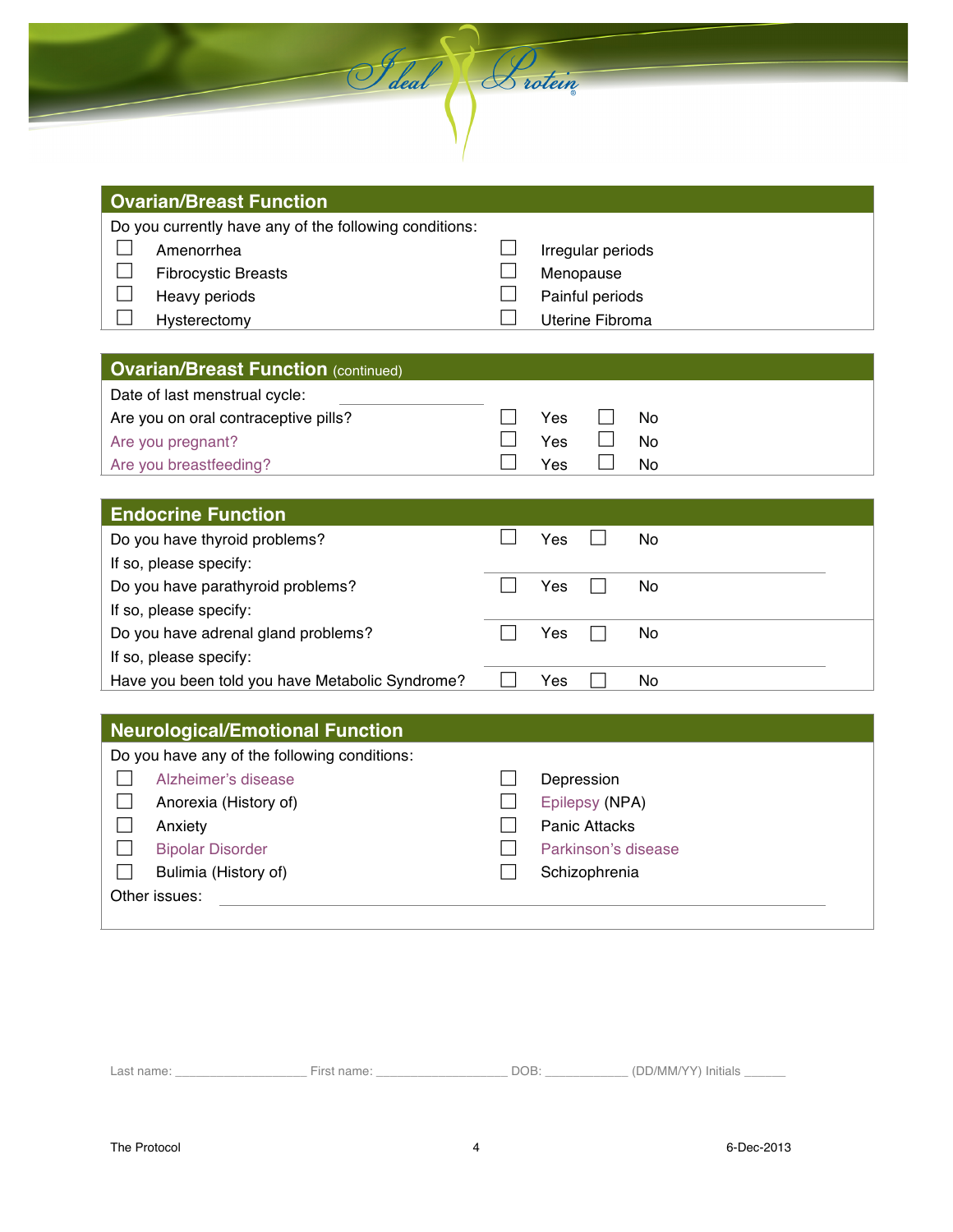| deal | D rotein |
|------|----------|
|      |          |
|      |          |

| <b>Inflammatory Conditions</b>                                                                                                                               |                                                                               |
|--------------------------------------------------------------------------------------------------------------------------------------------------------------|-------------------------------------------------------------------------------|
| Do you have any of the following conditions:<br>Chronic Fatigue Syndrome<br>Fibromyalgia<br>Lupus<br>Psoriasis<br>Other autoimmune or inflammatory condition | <b>Migraines</b><br><b>Multiple Sclerosis</b><br>Osteoarthritis<br>Rheumatoid |
| <b>Cancer</b>                                                                                                                                                |                                                                               |
| Do you have cancer? (NPC)                                                                                                                                    | Yes<br>No                                                                     |
| If so, what type and where is it located?                                                                                                                    |                                                                               |
| Have you ever had cancer? (NPC)                                                                                                                              | Yes<br>No                                                                     |
| If so, what type and where was it located?                                                                                                                   | Yes<br>No                                                                     |
| Is your cancer in remissions? (NPC)                                                                                                                          | No<br>Yes                                                                     |
| If so, how long have you been in remission?                                                                                                                  | (MM/YY)                                                                       |
|                                                                                                                                                              |                                                                               |
| <b>General</b>                                                                                                                                               |                                                                               |
| Do you have any other health problems?<br>If so, please specify:                                                                                             | No<br>Yes                                                                     |

| <b>Allergies</b>                                                           |     |    |
|----------------------------------------------------------------------------|-----|----|
| Do you have any food allergies or sensitivities?<br>If so, please specify: | Yes | No |
|                                                                            |     |    |

| Last name: | First name: | OR: | (DD/MM/YY) Initials |
|------------|-------------|-----|---------------------|
|------------|-------------|-----|---------------------|

 $\mathcal{L}^{\text{max}}_{\text{max}}$  and  $\mathcal{L}^{\text{max}}_{\text{max}}$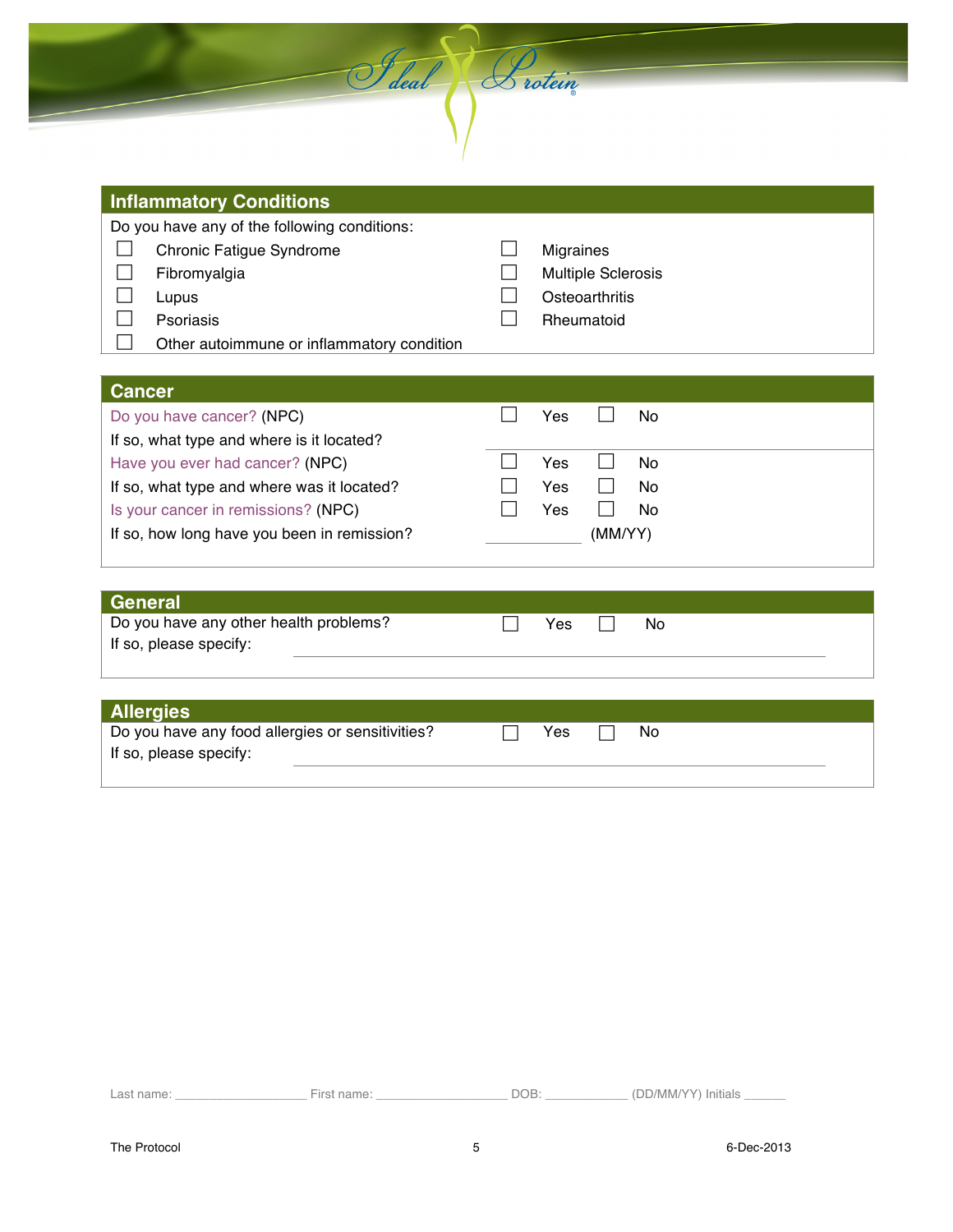**Eating Habits** (Please provide honest answers so that we can help you) **BREAKFAST** Do you have breakfast every morning? The Monton State Monton Never Approximate time: Examples: Do you have a snack before lunch?  $\Box$  Yes  $\Box$  No  $\Box$  Never Approximate time: Examples: **LUNCH** Do you have lunch every day?  $\Box$  Yes  $\Box$  No  $\Box$  Never Approximate time: Examples: Do you have a snack before dinner?  $\Box$  Yes  $\Box$  No  $\Box$  Never Approximate time: Examples: **DINNER** Do you have dinner every day?  $\Box$  Yes  $\Box$  No  $\Box$  Never Approximate time: Examples: examples: examples: examples: examples: examples: examples: examples: examples: examples: examples:  $\sim$ Do you have a snack at night? <br>
and the state of the Second Second Second Second Second Second Second Second Second Second Second Second Second Second Second Second Second Second Second Second Second Second Second Second S Approximate time: Examples:

Seal & rotein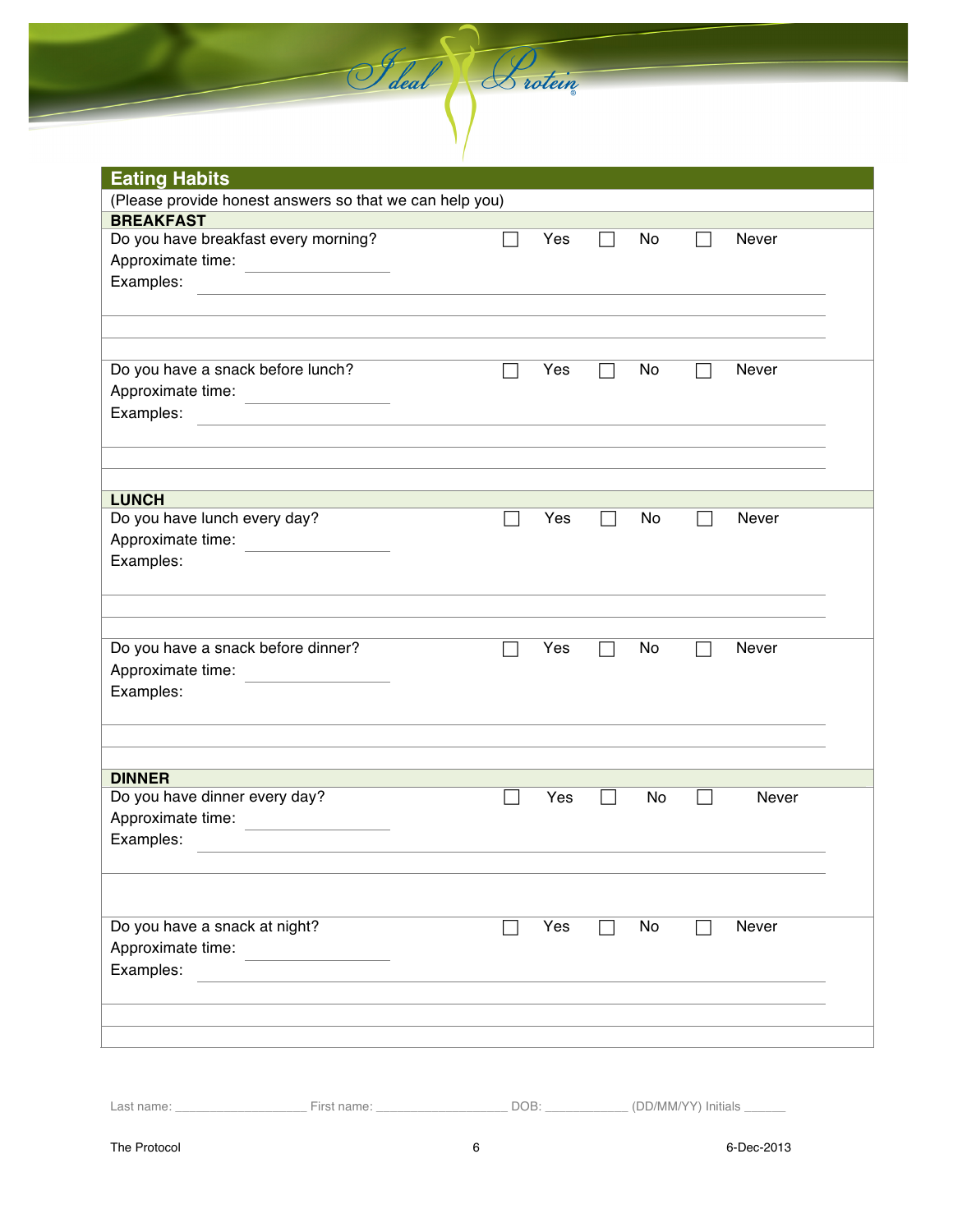|                                                                    | rotein                       |
|--------------------------------------------------------------------|------------------------------|
|                                                                    |                              |
|                                                                    |                              |
|                                                                    |                              |
| <b>OTHER</b>                                                       |                              |
| Are you a vegan?                                                   | N <sub>o</sub><br><b>Yes</b> |
| Strict vegans do not qualify due to too many dietary restrictions. |                              |
| Are you a vegetarian?                                              | No.<br>Yes                   |
| How many glasses of water do you drink per day?                    | glasses per day              |
| How many cups of coffee do you drink per day?                      | cups per day                 |
| Do you smoke?                                                      | Yes<br>No.                   |
| If so, how many packs per day?                                     | for how many years?          |
| Do you drink alcohol?                                              | No.<br>Yes                   |
|                                                                    |                              |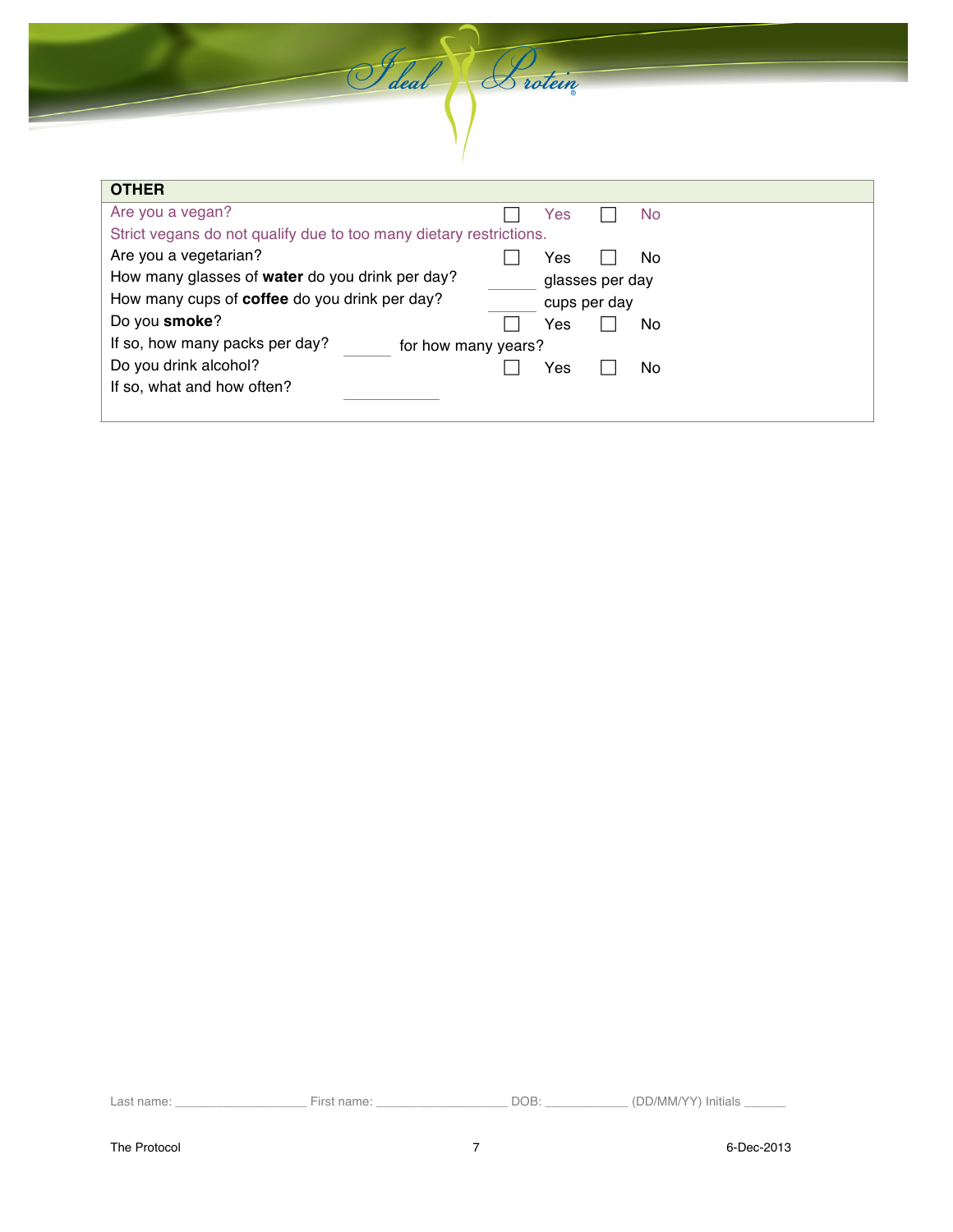|                       | <b>Medications &amp; Supplements</b>   |                                         |                                                                                    |                              |                                                |
|-----------------------|----------------------------------------|-----------------------------------------|------------------------------------------------------------------------------------|------------------------------|------------------------------------------------|
|                       |                                        |                                         | Please list all prescription medications and supplements you are currently taking. |                              |                                                |
|                       | Refer to the example in the first line |                                         |                                                                                    |                              |                                                |
| Name of<br>medication | Milligrams*<br>per capsule             | <b>Number of</b><br>capsules per<br>day | <b>Number of</b><br>doses per day                                                  | <b>Prescribing</b><br>doctor | <b>Reason for</b><br>taking this<br>medication |
| Vitamin X             | 500 mg                                 | $\mathbf{1}$                            | 1 x a day                                                                          | Dr. John Doe                 | Omega 3                                        |
|                       |                                        |                                         |                                                                                    |                              |                                                |
|                       |                                        |                                         |                                                                                    |                              |                                                |
|                       |                                        |                                         |                                                                                    |                              |                                                |
|                       |                                        |                                         |                                                                                    |                              |                                                |
|                       |                                        |                                         |                                                                                    |                              |                                                |
|                       |                                        |                                         |                                                                                    |                              |                                                |
|                       |                                        |                                         |                                                                                    |                              |                                                |
|                       |                                        |                                         |                                                                                    |                              |                                                |
|                       |                                        |                                         |                                                                                    |                              |                                                |
|                       |                                        |                                         |                                                                                    |                              |                                                |
|                       |                                        |                                         |                                                                                    |                              |                                                |
|                       |                                        |                                         |                                                                                    |                              |                                                |
|                       |                                        |                                         |                                                                                    |                              |                                                |
|                       |                                        |                                         |                                                                                    |                              |                                                |
|                       |                                        |                                         |                                                                                    |                              |                                                |
|                       |                                        |                                         |                                                                                    |                              |                                                |
|                       |                                        |                                         |                                                                                    |                              |                                                |

Felal Protein

\*or grams, mEq or dosage unit your doctor prescribes.